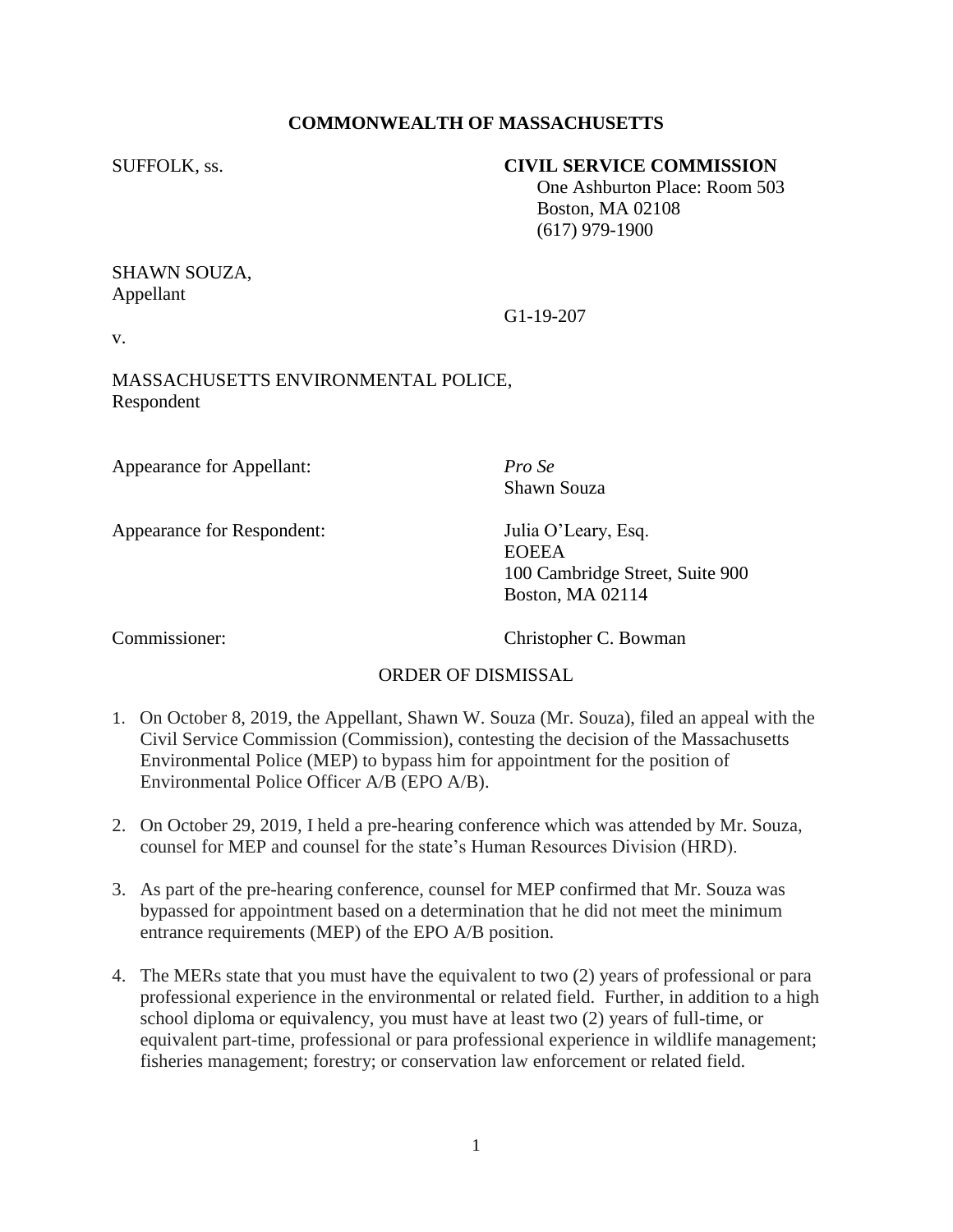- 5. The MERS also provide for one year of experience to be substituted through education which not does appear to pertain here.
- 6. As part of the pre-hearing conference, Mr. Souza listed various experience, which, according to him, taken together, would meet the experience requirement (i.e. – a portion of time spent in his current position of Dartmouth Police Officer on fisheries management issues).
- 7. Mr. Souza, however, has never quantified this varied experience to show that the experience, taken together, meets the two (2) year requirement.
- 8. For all of the above reasons, I issued a Procedural Order on October 31, 2019 allowing Mr. Souza thirty (30) days to provide the Commission and MEP with a summary, with accompany documentation, that quantifies all purported experience in a format that would allow MEP to determine whether the cumulative experience meets the MERs. MEP would have thirty (30) days thereafter to review the summary and documentation provided and determine whether the information provided met the MERs.
- 9. On March 30, 2020, having not received a summary with accompanying documentation from Mr. Souza, I sent him an email stating in part, "Prior to issuing an Order of Dismissal, I wanted to make sure that I did not overlook an email that you sent regarding this matter." Mr. Souza did not reply to this email.
- 10. On April 6, 2020, the Appellant replied to my email stating in part: "I was unable to gather any further documentation since the appeal [pre] hearing in regards to further experiences other tha[n] what I originally provided during the interview process. I provided every document I was able to …".

### *Analysis / Conclusion*

 During the hiring cycle, the Appellant did not provide MEP with sufficient information to determine whether he (the Appellant) met the MERs, nor has he done so as part of this appeal process.

 In regard to whether time spent as a police officer, even if a portion of that time is spent on environmental related issue, the Commission has previously concluded that:

The MEP … [is] reasonably justified to bypass [a candidate] for appointment as an EPO A/B on the grounds that he did not possess the minimum entrance requirements specified for the position as approved by HRD. These requirements call for education and experience that is directly related to the subject of natural resource and environmental protection that are reasonably related to the requirements of the job and have been uniformly applied to all candidates (save for a brief, less than successful experiment that enabled a few candidates to be hired whose qualifications were limited to general police work). The Commission has made clear that, absent proof that job requirements are arbitrary or unequivocally irrelevant to the performance of the duties required of the position, it will defer to the interpretation given to those requirements by the appointing